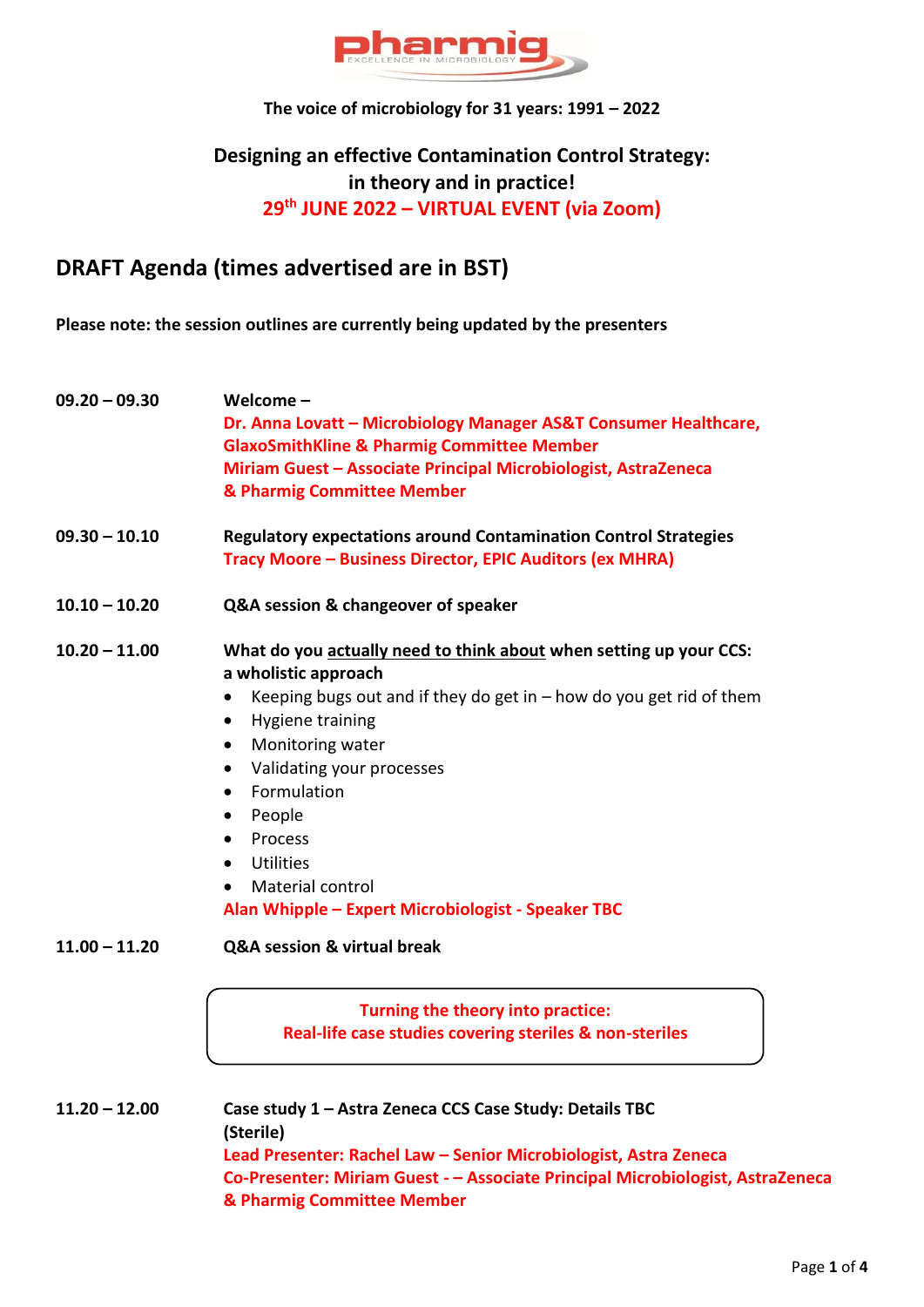**12.00 – 12.10 Q&A session changeover of speaker**

- **12.10 – 12.50 Case study 2 – GlaxoSmithKline: A practical approach on how they set up a CCS (Non-Sterile)**
	- How you document it
	- How rolled out
	- Feedback
	- How it was targeted at your product risk
	- What you've covered in it

**Dr. Anna Lovatt – Microbiology Manager AS&T Consumer Healthcare, GlaxoSmithKline & Pharmig Committee Member**

### **12.50 – 13.00 Q&A session and Chairs closing remarks**

*Please note: All information addressed by the speakers are of their own / company opinions. Pharmig is not responsible for any content presented at the meeting. Pharmig also has the right to change the programme at any time due to unforeseen circumstances.*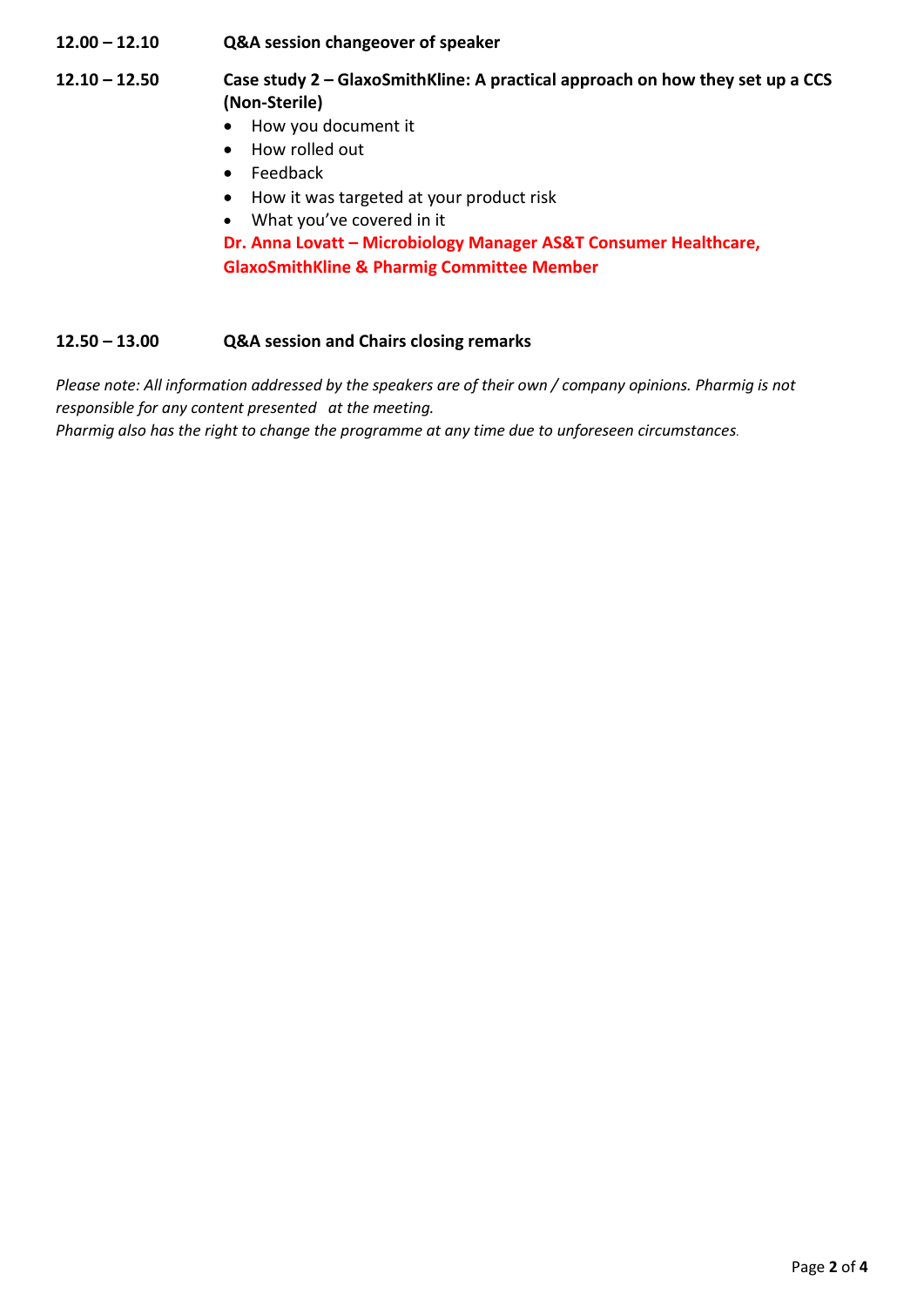

## **The voice of microbiology for 31 years: 1991 – 2022**

## **BOOKING FORM**

# **Designing an effective Contamination Control Strategy: in theory and in practice!**

## **29th JUNE 2022 – VIRTUAL EVENT (via Zoom)**

| Company:                                                    |                                                             | <u> 1990 - Johann John Stone, markin film yn y brening yn y brening yn y brening yn y brening yn y brening yn y b</u>                    |  |  |
|-------------------------------------------------------------|-------------------------------------------------------------|------------------------------------------------------------------------------------------------------------------------------------------|--|--|
| Address:                                                    |                                                             |                                                                                                                                          |  |  |
|                                                             | Contact name if different from the delegate:                |                                                                                                                                          |  |  |
| Tel:                                                        |                                                             |                                                                                                                                          |  |  |
| <b>DELEGATE</b><br>Surname:                                 | $\mathbf{1}$                                                | First Name:                                                                                                                              |  |  |
| Job Title:                                                  |                                                             | *Email:                                                                                                                                  |  |  |
| <b>DELEGATE</b>                                             | $\overline{2}$                                              |                                                                                                                                          |  |  |
| Surname:                                                    |                                                             | First Name:                                                                                                                              |  |  |
| Job Title:                                                  | * Email:<br><u> 1990 - Johann John Stone, mars et al. (</u> |                                                                                                                                          |  |  |
|                                                             |                                                             | *Please complete the email address if you wish to keep updated on this and future Pharmig meetings                                       |  |  |
|                                                             |                                                             | <b>Designing an effective Contamination Control Strategy:</b><br>in theory and in practice!<br>29th JUNE 2022 - VIRTUAL EVENT (via Zoom) |  |  |
|                                                             |                                                             | <b>FEES</b>                                                                                                                              |  |  |
| <b>Member Fees</b><br>Euro<br>Member Delegate - £320/ *€403 |                                                             | <b>Non-Member Fees</b><br>Euro<br>Non-Member Delegate - £520 / *€643                                                                     |  |  |
| <b>NHS Member Fees</b><br>Member Delegate - £180            |                                                             | <b>NHS Non-Member Fees</b><br>Non-Member Delegate - £280                                                                                 |  |  |

**NOTE: \* fee is higher to cover conversion rates**

.